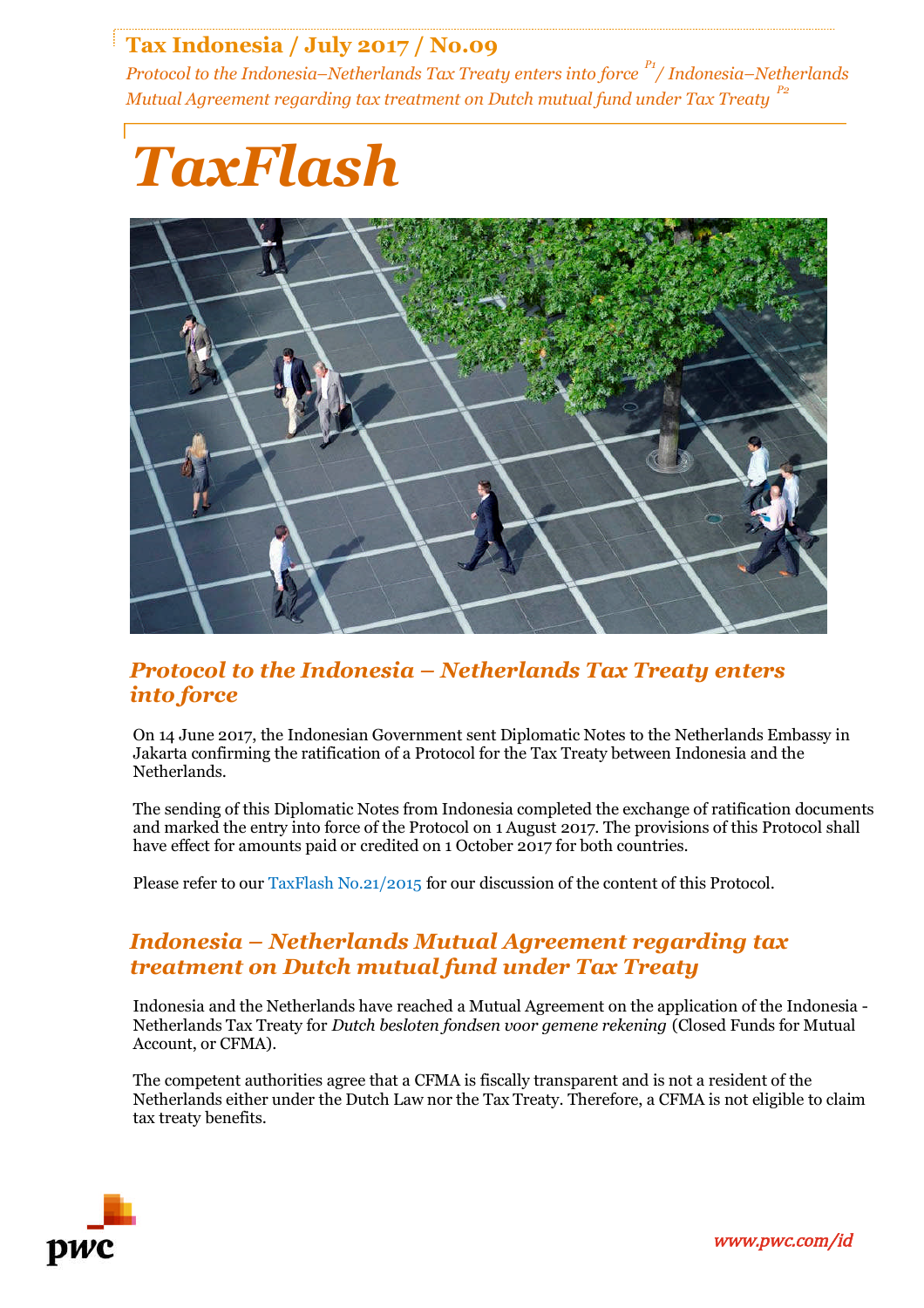Since a CFMA is tax-transparent, all income and gains derived by the fund from the fund's assets are allocated to the investors in CFMA in proportion to their participation in the fund. When a CFMA acts as a pooled investment vehicle for the assets, such as pension funds, of its investors, the CFMA invests those assets on behalf of those investors.

A CFMA which is established in the Netherlands and receives items of income arising in Indonesia may, represented by its fund manager or its depository, in lieu of and instead of the investors in the CFMA, claim the tax treaty benefits on behalf of the investors, provided that such investors are residents of the Netherlands under the tax treaty and are beneficial owners of the income from investments in Indonesia and as long as each of the investors meets the requirements and procedures as set forth in Indonesia's domestic regulations on tax treaty implementation.

This Mutual Agreement entered into force on the date of signing on 23 June 2017 and will be subject to regular review.